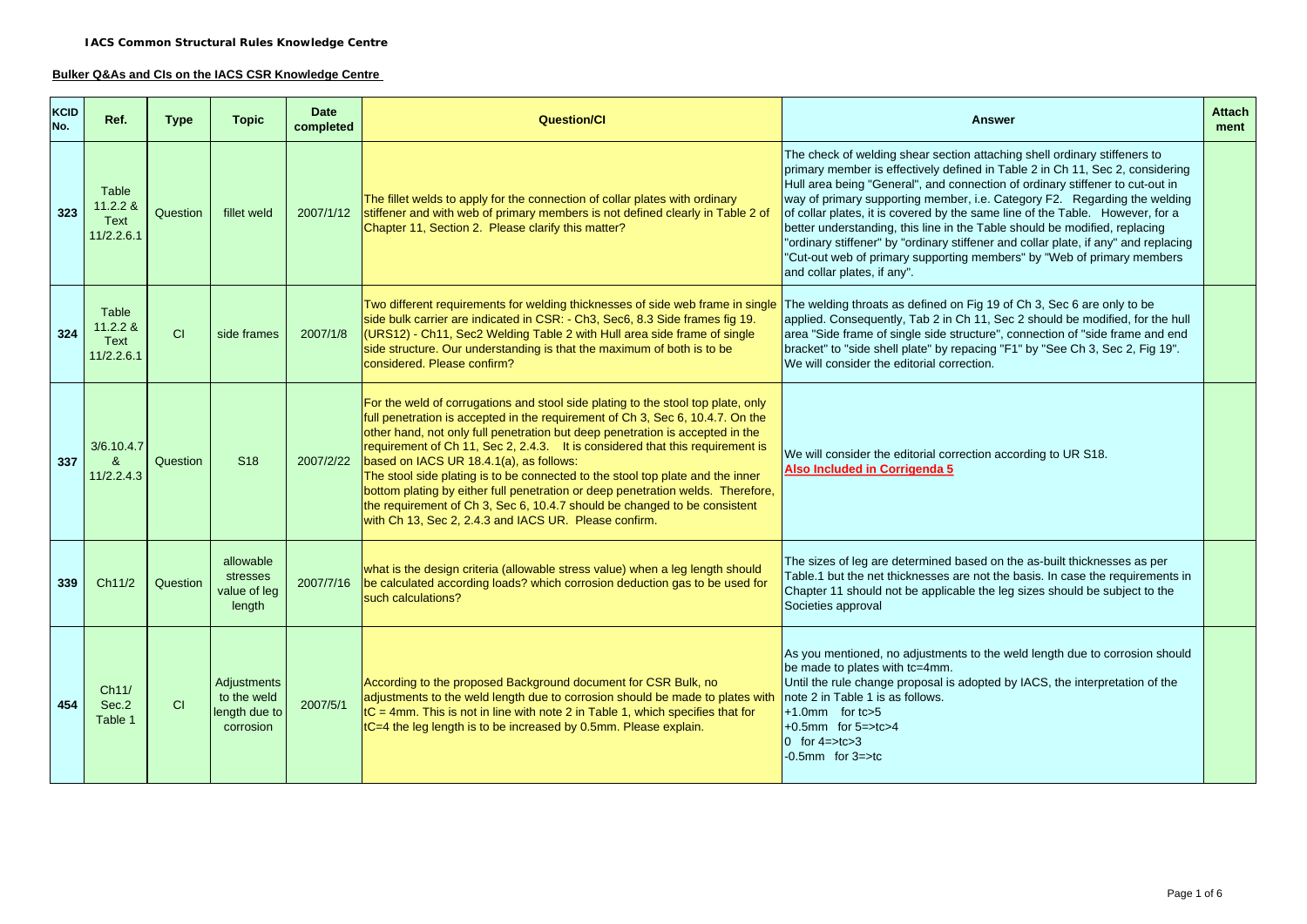| <b>KCID</b><br>No. | Ref.               | <b>Type</b> | <b>Topic</b>                             | <b>Date</b><br>completed | <b>Question/Cl</b>                                                                                                                                                                                                                                                                                                                                                                                                                                                                                                                                                                                                                                                                                                                                                                                                                                                                                                                                                                                                                                                                                                                                                                                                        | <b>Answer</b>                                                                                                                                                                                                                                                                                                                                                                                                                                                                                                                                                                                                                                                                                                                                           | <b>Attach</b><br>ment |
|--------------------|--------------------|-------------|------------------------------------------|--------------------------|---------------------------------------------------------------------------------------------------------------------------------------------------------------------------------------------------------------------------------------------------------------------------------------------------------------------------------------------------------------------------------------------------------------------------------------------------------------------------------------------------------------------------------------------------------------------------------------------------------------------------------------------------------------------------------------------------------------------------------------------------------------------------------------------------------------------------------------------------------------------------------------------------------------------------------------------------------------------------------------------------------------------------------------------------------------------------------------------------------------------------------------------------------------------------------------------------------------------------|---------------------------------------------------------------------------------------------------------------------------------------------------------------------------------------------------------------------------------------------------------------------------------------------------------------------------------------------------------------------------------------------------------------------------------------------------------------------------------------------------------------------------------------------------------------------------------------------------------------------------------------------------------------------------------------------------------------------------------------------------------|-----------------------|
| 507                | 11/2.2.6.1         | Question    | The leg<br>length of the<br>fillet weld  | 2007/9/28                | The leg length of the fillet weld is regulated in Ch11 Sec2, 2.6.1 and this<br>section stipulates to refer to Table 1.<br>Bulker CSR has no indication whether rounding treatment is to be applied or<br>not, even though Tanker CSR has rounding treatment in Sec6/5.7.1.1 of<br><b>Tanker CSR.</b><br>Please confirm which of the following leg length is to be applied:<br>a. leg length as specified in Table 1;<br>b. rounded leg length as specified in Table 1, nearest half millimetre.<br>For example, if the leg length according to Table 1 is 7.2mm, then the<br>required leg length would be:<br>$-7.2$ mm for a;<br>$-7.0$ mm for b.                                                                                                                                                                                                                                                                                                                                                                                                                                                                                                                                                                        | We noted your comments. The draft interpritation will be submitted to Hulll<br>Panel for their view.<br>Also Included in Corrigenda 5                                                                                                                                                                                                                                                                                                                                                                                                                                                                                                                                                                                                                   |                       |
|                    | $508$   11/2.2.6.2 | <b>RCP</b>  | Continuous<br>fillet welds               | 2007/10/9                | The CSR of Ch.11, sec. 2, 2.6.2 is unreasonable considering other category.<br>Therefore the 2.6.2 might be reconsidered as below:<br>We noted your comment. We will consider the edditorial correction.<br>"Where double continuous fillet welds in lieu of intermittent welds are applied,<br>Also Included in Corrigenda 5<br>leg length of fillet weld is to be of Category F3."                                                                                                                                                                                                                                                                                                                                                                                                                                                                                                                                                                                                                                                                                                                                                                                                                                      |                                                                                                                                                                                                                                                                                                                                                                                                                                                                                                                                                                                                                                                                                                                                                         |                       |
| 651                | Table<br>11.2.2    | CI          | Girder/Primar<br>y supporting<br>members | 2008/5/28                | Reference is made to Ch. 11 Sec. 2 Table 2.<br>Please find enclosed an extract of all girder/primary supporting entries of<br>Table 2.<br>1. General requirements to welding of primary supporting members is given in<br>"Primary supporting members" => "Web plate and girder plate" to "Shell<br>plating, deck plating, inner bottom plating() => F1 for "at end (15% of span)<br>and F2 for "Elsewhere"<br>2.If we refer to "Bottom and double bottom" => "Side girder ()" to "Bottom and<br>inner bottom plating" $\Rightarrow$ F3. This is in contradiction to item 1 above where the<br>same structural elements are specified. There is no special consideration at<br>15% of span at ends. (Towards bulkheads)<br>3.If we refer to "Side and inner side in double side structure" => "Web of<br>primary supporting members" to "Side plating, inner side plating and web of<br>primary supporting members" => F2. Which is in line with item 1, except that<br>no increase is specified towards span ends.<br>Q1: Please comment on above understanding.<br>Q2: We assume that girder web to shell plating to inner bottom/side should be<br>minimum F2 as given in "Primary supporting members". Please advise. | "Primary supporting member" in "Hull area" of Table 2 means the primary<br>supporting member arranged in the structure other than double bottom and<br>double side structure, i.e., the primary supporting member with one plate<br>flange.<br>Therefore, the primary supporting members with two plate flanges such as<br>girders or floors in double bottom, horizontal girder or transverses laying from<br>side to side in double side are not applicable to "Primary supporting<br>members".<br>In order to clarify this matter, the words "and girder plate" in "Of" column for<br>the Hull Area "Primary supporting members" should be deleted.<br>We will issue the editorial corrections as a "Corrigenda" for clarification of this<br>table. |                       |
| 669<br>attc        | Table<br>11.2.1    | <b>RCP</b>  | Thickness of<br>abutting plate           | 2008/10/10               | Reference is made to Chapter 11 Section 2 Table 1. Thickness of abutting<br>plate. Ref note (1) "t is as-built thickness of the thinner of two connected<br>members" However, in Chapter 11 Section 2 Figure 1, t refers to "as-built<br>thickness of abutting plate". Assuming that t1>t2 in attached figure. From a<br>strength continuity point of view we assume t1 should be applied when<br>evaluating the criteria. Please confirm Please update Table 1 accordingly.                                                                                                                                                                                                                                                                                                                                                                                                                                                                                                                                                                                                                                                                                                                                              | Your interpretation is right. We will consider the Rule Change proposal.                                                                                                                                                                                                                                                                                                                                                                                                                                                                                                                                                                                                                                                                                | $\underline{Y}$       |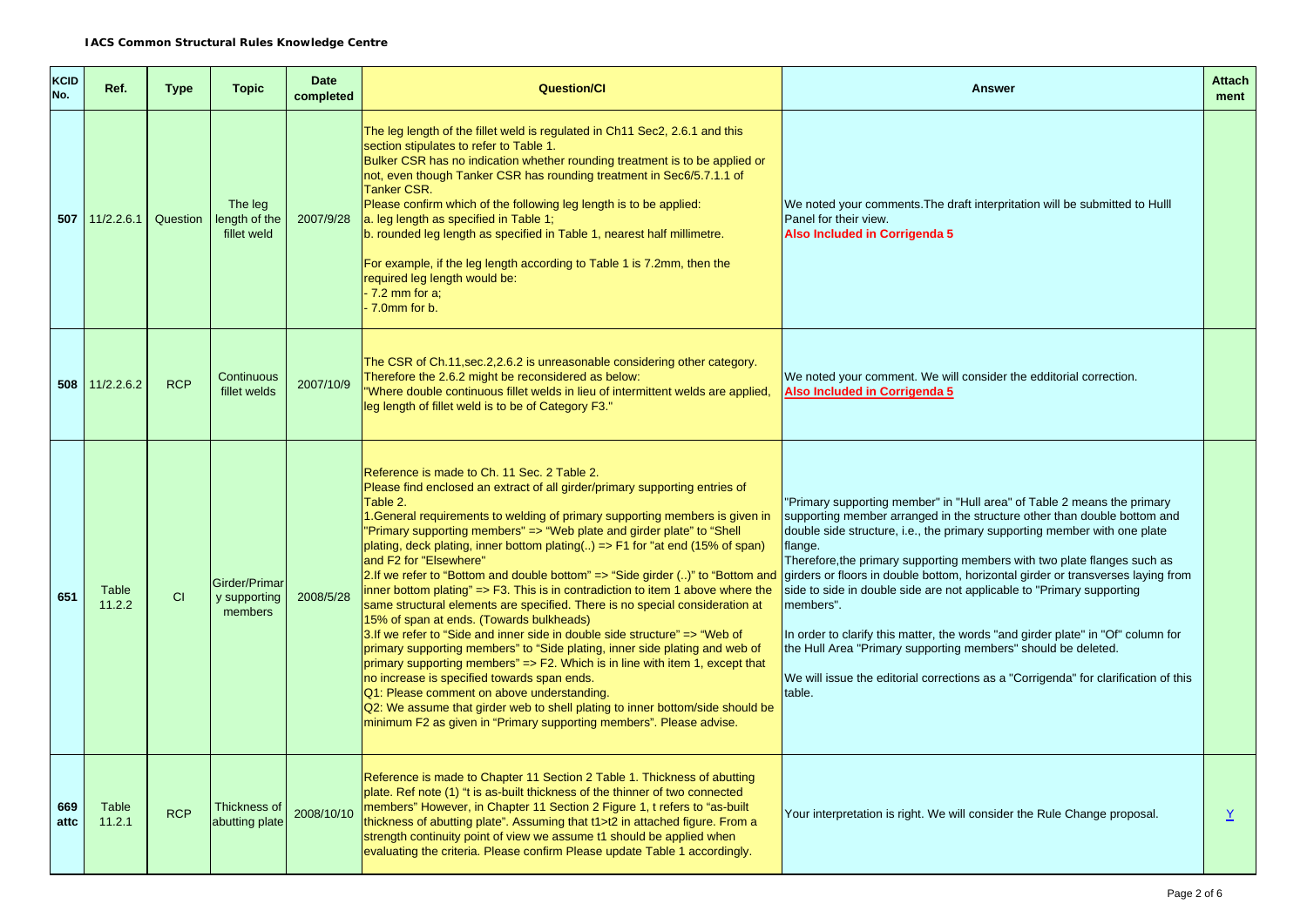| <b>KCID</b><br>No. | Ref.             | <b>Type</b> | <b>Topic</b>                            | <b>Date</b><br>completed | <b>Question/CI</b><br><b>Answer</b>                                                                                                                                                                                                                                                                                                                                                                                                                                                                                                                                                                                                                                                                                                                                                                      |                                                                                                                                                                                                                                                                                                                                                                                                                                                                                                                                                                                                                                                                                                                                                                                                                                  | <b>Attach</b><br>ment |
|--------------------|------------------|-------------|-----------------------------------------|--------------------------|----------------------------------------------------------------------------------------------------------------------------------------------------------------------------------------------------------------------------------------------------------------------------------------------------------------------------------------------------------------------------------------------------------------------------------------------------------------------------------------------------------------------------------------------------------------------------------------------------------------------------------------------------------------------------------------------------------------------------------------------------------------------------------------------------------|----------------------------------------------------------------------------------------------------------------------------------------------------------------------------------------------------------------------------------------------------------------------------------------------------------------------------------------------------------------------------------------------------------------------------------------------------------------------------------------------------------------------------------------------------------------------------------------------------------------------------------------------------------------------------------------------------------------------------------------------------------------------------------------------------------------------------------|-----------------------|
| 672<br>attc        | Table $11.2$     | Question    | fillet weld                             | 2009/3/3                 | Ch11 Sec2, Table2 regulates the fillet welding as follows;<br>Where a bracket is provided at the end of a PSM or an ordinary stiffener,<br>The ends of stiffeners : F0.<br>stresses in a PSM or an ordinary stiffener may be reduced at its end.<br>The brackets at the ends of stiffeners : F1<br>Therefore, the fillet weld size F0 may be reduced to F1 which is the same as<br>In case of stiffeners which are fitted with brackets at the ends, we think it<br>intended for brackets.<br>acceptable to apply F1 welding to the ends of the stiffeners. (Please refer to<br>Table 2 will be updated accordingly.<br>the attachment.) Please confirm the above.                                                                                                                                       |                                                                                                                                                                                                                                                                                                                                                                                                                                                                                                                                                                                                                                                                                                                                                                                                                                  | $\underline{Y}$       |
| 676                | Table<br>11.1.1  | <b>RCP</b>  | <b>IACS</b><br>recommenda<br>tion No.47 | 2008/5/6                 | As stated in Ch11 Sec1, 1.3.1, Table1 is based on IACS recommendation<br>No.47.<br>However, it does not match the latest one, Revision 3 of IACS<br>We will consider the rule change proposal.<br>recommendation No.47 issued in November 2006.<br>We request to update Ch11 Sec1, Table1 as the latest one.                                                                                                                                                                                                                                                                                                                                                                                                                                                                                             |                                                                                                                                                                                                                                                                                                                                                                                                                                                                                                                                                                                                                                                                                                                                                                                                                                  |                       |
|                    | $757$ 11/1.1.2.1 | <b>RCP</b>  | <b>Bending</b><br>Radius                | 2008/9/10                | The minimum bending radius for cold forming is required to be at least 3 times<br>the plate thickness in Ch11 Sec1, 1.2.1 of CSR for Bulkers. With reference to<br>the relevant Technical Background (TB), this requirement originated from the<br>standard radius when bending corrugated bulkhead in IACS Rec. No. 47. On<br>the other hand, CSR for Tankers regulates the minimum bending radius for<br>cold forming is required to be at least twice the plate thickness in Sec6,<br>$4.2.3.1$ . We are of the opinion that the minimum bending radius, 3 times the<br>plate thickness, should be kept only when bending corrugated bulkhead. It is<br>requested that the minimum bending radius for cold forming in Ch11 Sec1,<br>1.2.1 of CSR for Bulkers be changed to twice the plate thickness. | We will condier the rule change proposal in order to be in line with IACS Rec.<br>No. 47.                                                                                                                                                                                                                                                                                                                                                                                                                                                                                                                                                                                                                                                                                                                                        |                       |
| 781                | Table<br>11.2.2  | Question    | Continuous<br>fillet welds              | 2009/3/3                 | KC ID# 596 allows one side continuous fillet welding for stiffeners in deck<br>house of CSR/Tanker except areas otherwise specified or those where such<br>welding is not suitable. Is one side continuous fillet welding also allowed to<br>apply to deck house of CSR/Bulker?                                                                                                                                                                                                                                                                                                                                                                                                                                                                                                                          | One side continuous fillet welding could be applied to stiffeners in a deck<br>house subject to the following;<br>1. This welding method is not allowed for the area where is affected by the<br>concentrated loads and excessive vibration such as under winches, cranes,<br>davits and machineries and exposed to weather, and for wet spaces and<br>tanks.<br>2. Welding size is to be of the fillet required by Ch.11, Sec.2, Table 1 for<br>intermittent weld.<br>3. Welding at ends of the stiffeners is to be F0 according to the row "General,<br>unless otherwise specified in the table" in Ch.11, Sec.2, Table 2.<br>4. The fabrication process has to assure that the deviation from the given<br>angle of the profile to the plate is within the permissible values of the<br>fabrication standard e.g. IACS REC47. |                       |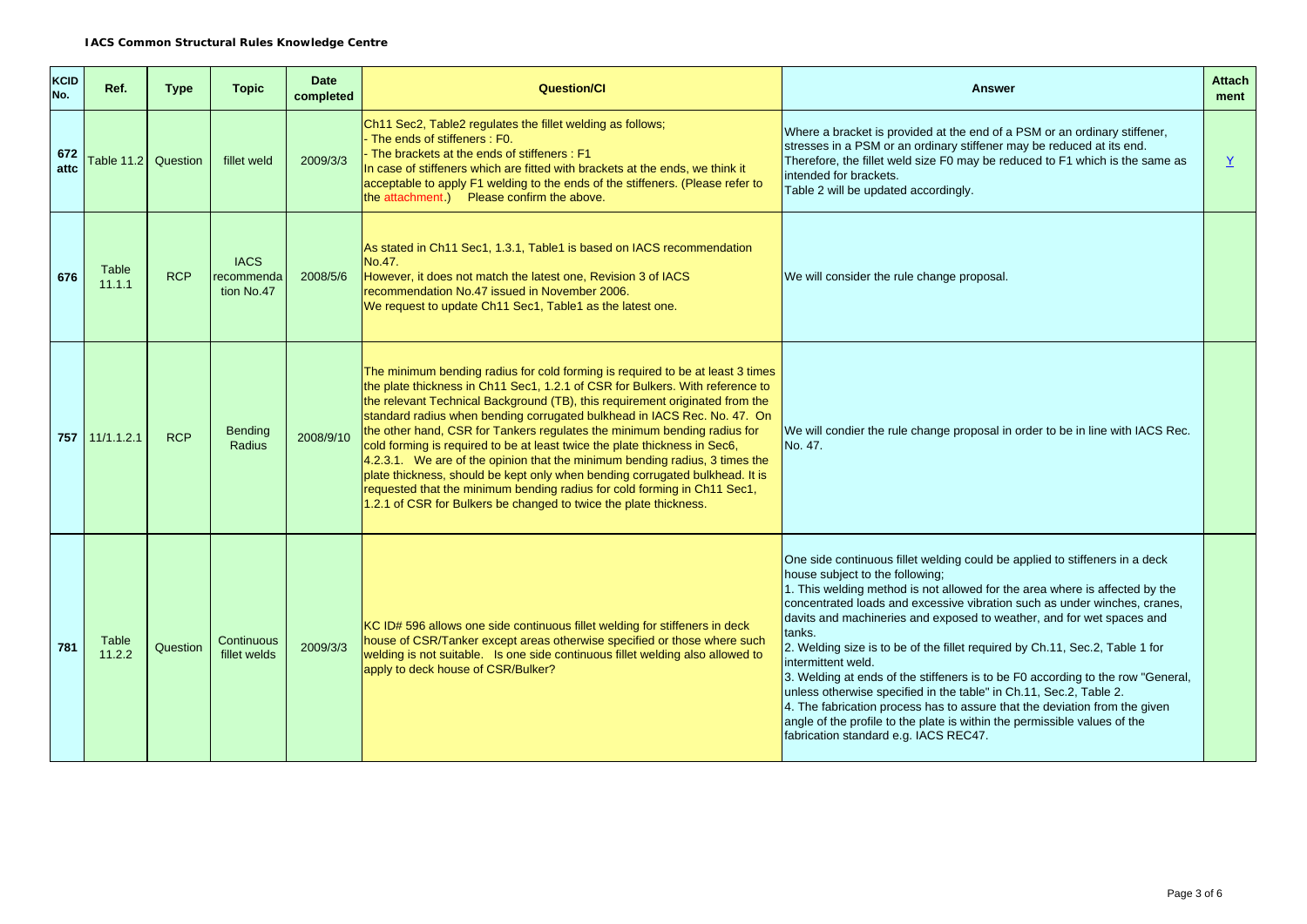| <b>KCID</b><br>No. | Ref.                                      | <b>Type</b> | <b>Topic</b>                              | <b>Date</b><br>completed | <b>Question/Cl</b>                                                                                                                                                                                                                                                                                                                                                                                                                                                                                                                                                                                                                                                                                                                                                                                                                                                                                                                                                                                                                                                                                                                                                                                                                                                                                                                                                                                                      | <b>Answer</b>                                                                                                                                                                                                                                                                                                                                                                                                                                                                                                                                                                                                                                                                                                                                                                                                                                                                                                                                                                                                                                                                                                                                                                                                                                                                                                                                                                                                                                                                                             | <b>Attach</b><br>ment |
|--------------------|-------------------------------------------|-------------|-------------------------------------------|--------------------------|-------------------------------------------------------------------------------------------------------------------------------------------------------------------------------------------------------------------------------------------------------------------------------------------------------------------------------------------------------------------------------------------------------------------------------------------------------------------------------------------------------------------------------------------------------------------------------------------------------------------------------------------------------------------------------------------------------------------------------------------------------------------------------------------------------------------------------------------------------------------------------------------------------------------------------------------------------------------------------------------------------------------------------------------------------------------------------------------------------------------------------------------------------------------------------------------------------------------------------------------------------------------------------------------------------------------------------------------------------------------------------------------------------------------------|-----------------------------------------------------------------------------------------------------------------------------------------------------------------------------------------------------------------------------------------------------------------------------------------------------------------------------------------------------------------------------------------------------------------------------------------------------------------------------------------------------------------------------------------------------------------------------------------------------------------------------------------------------------------------------------------------------------------------------------------------------------------------------------------------------------------------------------------------------------------------------------------------------------------------------------------------------------------------------------------------------------------------------------------------------------------------------------------------------------------------------------------------------------------------------------------------------------------------------------------------------------------------------------------------------------------------------------------------------------------------------------------------------------------------------------------------------------------------------------------------------------|-----------------------|
| 803                | Table<br>11.2.2                           | Question    | Welding<br>Sizes of<br><b>Hatch Cover</b> | 2009/3/3                 | 1] Please advise whether Table 2 in Ch.11, Sec.2 should be applied to<br>welding of hatch cover.<br>2] In case Table 2 in Ch.11, Sec.2 is not applicable to hatch cover please<br>confirm that welding sizes should be subject to the Rules of the class.<br>3] In case Table 2 in Ch.11, Sec.2 should be applied to hatch cover,<br>a) Please advise the rows and categories of welding in the table which to be<br>applied to the following connections:<br>(1) Stiffener web to top plate/bottom plate<br>(2) End of stiffener web to web of primary supporting member (PSM)<br>(3) End of stiffener face to PSM web<br>(4) PSM web to top plate/bottom plate<br>(5) PSM web to PSM web at outermost end connections<br>(6) PSM web to PSM web at intermediate connections<br>(7) Web to face plate of PSM<br>(8) PSM web to web of horizontal/vertical stiffener which is fitted on the PSM<br>b) Please advise for which extent of categories (F0, F1, F2 or F3) the<br>intermittent welding category "F4" can be used alternatively.<br>4] Please advise if the footnote (2) in Table 1 in Ch.11, Sec.2 is to be applied<br>to welding of hatch cover as it is.<br>5] Please advise whether or not the intermittent welds, which have different<br>Length-Pitch other than "75-300" indicated in Table1 in Ch.11, Sec.2, can be<br>accepted. If accepted, please advise how to calculate the required Leg length. | (1) and (2) Table 2 in Ch 11, Sec 2 is not applied to welding of hatch cover<br>directly but the basic concept of Table 2 is applicable.<br>(3) When the basic concept of Table 2 applies to welding of hatch cover, the<br>category of the fillet weld of the following connection are as follows.<br>$[3]$<br>a) (1) Stiffener web to top plate/bottom plate: F3 or F4*<br>(2) End of stiffener web to web of primary supporting member (PSM):<br>i) For bracket connection: F2<br>ii) For no bracket connection: F1<br>(3) End of stiffener face to PSM web:<br>i) For bracket connection: F2<br>ii) For no bracket connection: F1<br>(4) PSM web to top plate/bottom plate: F2 at end (15% of span) and F3 or F4*<br>for the rest<br>(5) PSM web to PSM web at outermost end connections:<br>i) For bracket connection: F2<br>ii) For no bracket connection: F1<br>(6) PSM web to PSM web at intermediate connections: F2<br>(7) Web to face plate of PSM: F2 at ends (15% of span) and Fe3 or F4* for the<br>rest<br>(8) PSM web to web of horizontal/vertical stiffener which is fitted on the PSM:<br>F <sub>4</sub><br>Please note that F4 weld is not used for welding in way of intersection with<br>PSM.<br>b) F3 weld instead of F4 can be used.<br>[4] The footnote 2 of Table 1 is applicable<br>[5] If the length of filet welds is greater than 75mm and pitch is less than<br>300mm, such intermittent welds are acceptable.<br>In order to this interpretation, we will consider a RCP. |                       |
| 848                | Text<br>11/2.2.4.1                        | Question    | abutting<br>plates                        | 2009/6/3                 | Ch.11 Sec.2 [2.4.1] Abutting plate panels forming boundaries to sea below<br>summer load waterline<br>In CSR Tanker partial penetration welding is acceptable for welding of<br>abutting plates forming boundaries to sea below summer load waterline when<br>thickness is greater than 12 mm.<br>In our opinion this should also be acceptable for CSR Bulk. Please advise.                                                                                                                                                                                                                                                                                                                                                                                                                                                                                                                                                                                                                                                                                                                                                                                                                                                                                                                                                                                                                                            | We agree that partial penetration welding is acceptable for welding of abutting<br>plates forming boundaries to sea below summer load waterline when<br>thickness is greater than 12 mm as per CSR OT. We will consider a Rule<br><b>Change Proposal</b>                                                                                                                                                                                                                                                                                                                                                                                                                                                                                                                                                                                                                                                                                                                                                                                                                                                                                                                                                                                                                                                                                                                                                                                                                                                  |                       |
| 855                | Table<br>$11/2.1$ &<br>Text<br>11/2.2.6.1 | Question    | fillet welds                              | 2009/6/25                | Leg length of fillet welds is adjusted corresponding to the corrosion addition as Considering the fillet weld category of side frame of single side structure<br>required in Ch11 Sec2, Table 1, Note (2). On the other hand, weld throats in<br>zones "a" and "b" of side frames are required in 2.6.1 without reference to<br>Table 1. Because this requirement originates from UR S12, adjustments of<br>those of side frames are considered unnecessary. Please confirm the above.                                                                                                                                                                                                                                                                                                                                                                                                                                                                                                                                                                                                                                                                                                                                                                                                                                                                                                                                  | (connection of side frame and end bracket to side shell plate) in Tab 2 Ch11<br>Sec2 is not referred to one specified in Tab1 Ch11 Sec2, the note (2) of Tab1<br>is not applicable to fillet weld of side frame of single side structure (connection<br>of side frame and end bracket to side shell plate)                                                                                                                                                                                                                                                                                                                                                                                                                                                                                                                                                                                                                                                                                                                                                                                                                                                                                                                                                                                                                                                                                                                                                                                                |                       |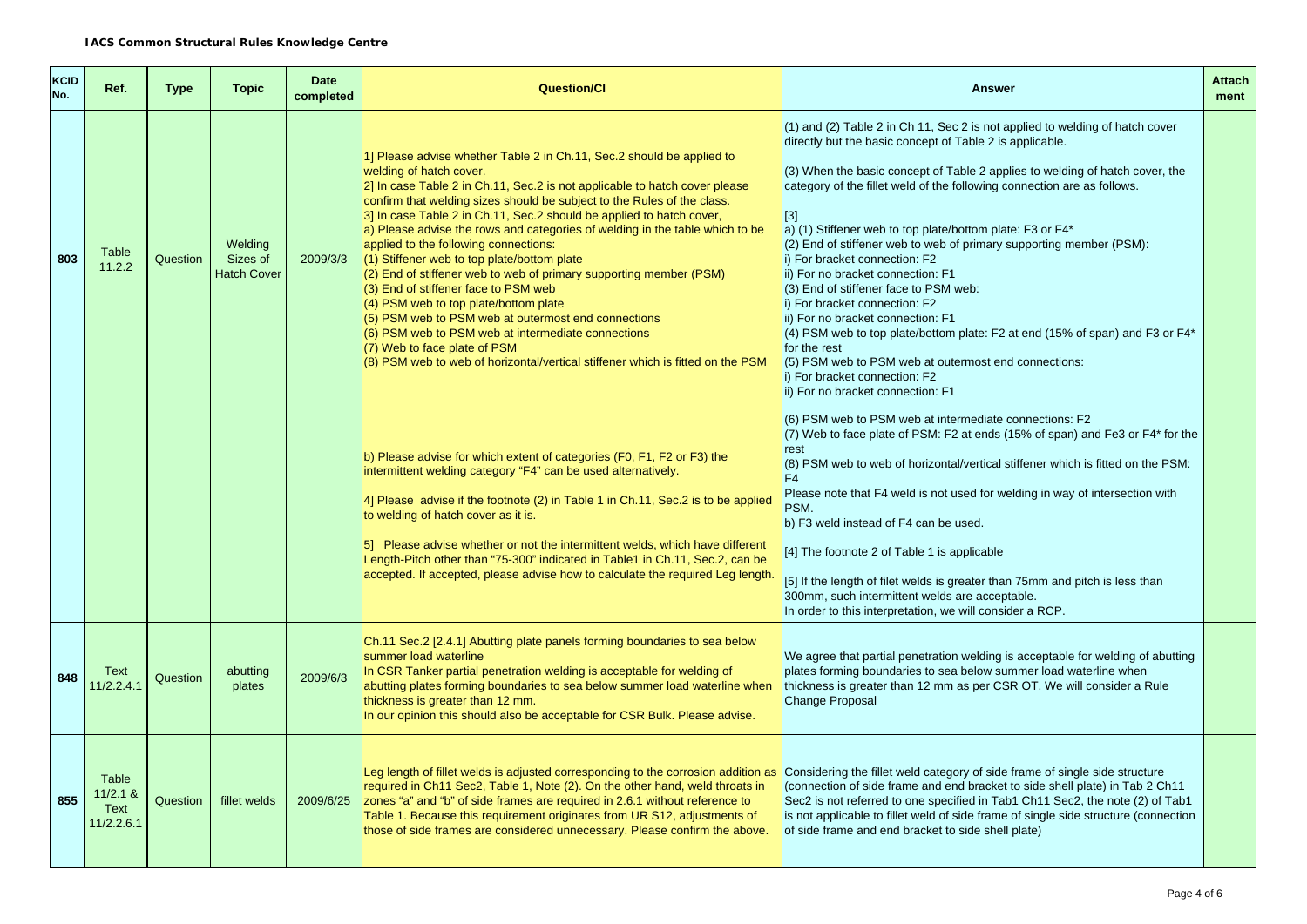| <b>KCID</b><br>No. | Ref.               | <b>Type</b> | <b>Topic</b>                                                                     | <b>Date</b><br>completed | <b>Question/Cl</b>                                                                                                                                                                                                                                                                                                                                                                                                                                                                                                                                                                              | Answer                                                                                                                                                                                                                                                                                                                                                                                                                                                                                                                              | <b>Attach</b><br>ment |
|--------------------|--------------------|-------------|----------------------------------------------------------------------------------|--------------------------|-------------------------------------------------------------------------------------------------------------------------------------------------------------------------------------------------------------------------------------------------------------------------------------------------------------------------------------------------------------------------------------------------------------------------------------------------------------------------------------------------------------------------------------------------------------------------------------------------|-------------------------------------------------------------------------------------------------------------------------------------------------------------------------------------------------------------------------------------------------------------------------------------------------------------------------------------------------------------------------------------------------------------------------------------------------------------------------------------------------------------------------------------|-----------------------|
|                    | $938$   11/2.2.2.2 | <b>RCP</b>  | Welding of<br>plates of<br>different<br>thicknesses                              | 2010/3/30                | Ch.11, Sec.2 /2.2.2 of CSR-B specifies as following;<br>"In the case of welding of plates with a difference in as-built thickness equal to<br>or greater than 4mm, the thicker plate is normally tapered."<br>However, the requirement in Sec.6/5.2.2.2 of CSR-T does not require plates<br>with a difference in thickness equal to 4mm. Moreover, based on experience,<br>we consider that this requirement of CSR-B need not include 4mm.<br>Please revise this requirement of CSR-B so that the wording "equal to or" is<br>removed and that it reads "as-built thickness greater than 4mm." | The tapering requirement will be harmonized to be in line with CSR OT. We<br>will consider a rule change according to your comment.                                                                                                                                                                                                                                                                                                                                                                                                 |                       |
| 943                | 11/2.1.4.1<br>82   | <b>RCP</b>  | Documentati<br>on to be<br>submitted<br>relating to<br>welding and<br><b>NDE</b> | 2010/5/12                | Ch.11 Sec.2 [1.4.1] and [1.4.2] need to be rewritten in order to follow UR Z23<br>5.1.5.                                                                                                                                                                                                                                                                                                                                                                                                                                                                                                        | Ch.11 Sec.2 [1.4.1] is rewritten as follows:<br><b>QUOTE</b><br>the welding plan to be submitted for approval has to contain the necessary<br>data relevant to the fabrication by welding of the structures.<br><b>UNQUOTE</b><br>Ch.11 Sec.2 [1.4.2] is rewritten as follows:<br><b>QUOTE</b><br>the NDE plan to be submitted for aproval has to contain the necessary data<br>relevant to the locations and number of examinations, and the method of NDE<br>applied.<br><b>UNQUOTE</b><br>This will be done within a corrigenda. |                       |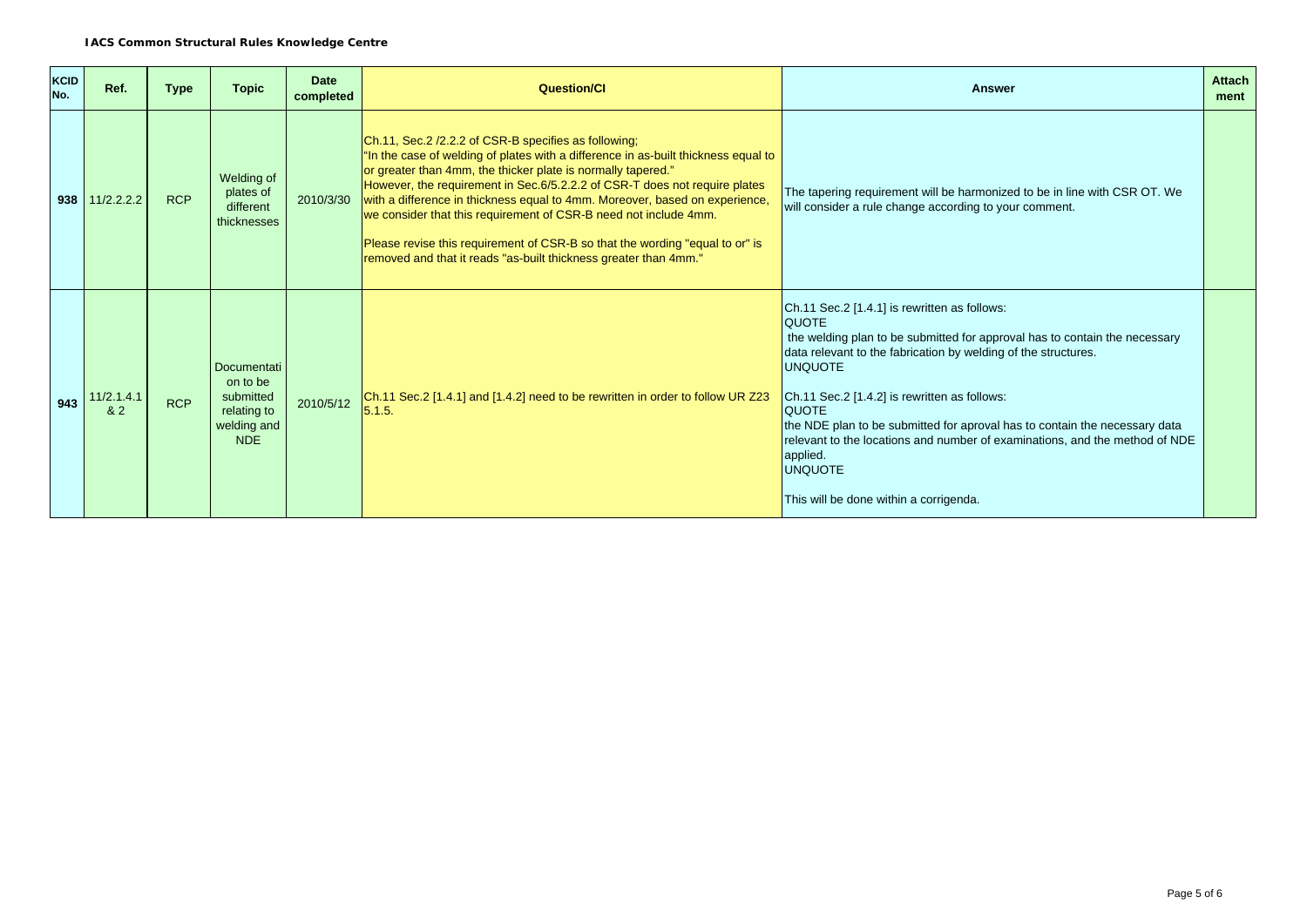| KCID<br>No. | Ref.              | <b>Type</b> | <b>Topic</b>                                                                           | <b>Date</b><br>completed | <b>Question/Cl</b>                                                                                                                                                                                                                                                                                                                                                                                                                                                                                                                                                                                                                                                                                                                                                                                                                                                | <b>Answer</b>                                                                                                                                                                                                   | <b>Attach</b><br>ment |
|-------------|-------------------|-------------|----------------------------------------------------------------------------------------|--------------------------|-------------------------------------------------------------------------------------------------------------------------------------------------------------------------------------------------------------------------------------------------------------------------------------------------------------------------------------------------------------------------------------------------------------------------------------------------------------------------------------------------------------------------------------------------------------------------------------------------------------------------------------------------------------------------------------------------------------------------------------------------------------------------------------------------------------------------------------------------------------------|-----------------------------------------------------------------------------------------------------------------------------------------------------------------------------------------------------------------|-----------------------|
| 966<br>attc | Table<br>11.3.1   | <b>RCP</b>  | Structural<br>testing of<br>ballast holds                                              | 2009/9/11                | Structural Testing Requirements of CSR Rules for Bulk Carriers as applied to<br><b>Ballast Holds</b><br>LR Ship Rules; Part 3; Chapter 1; Section 8; Table 1.8.1 requires structural<br>testing of the water ballast holds in bulk carriers with the head, not less than,<br>up to the top of the hatch coaming.<br>CSR Rules for BC; Ch. 11; Section 3.1; Table 1 requires structural testing to<br>the greater of the head of water up to the top of overflow or 0.90 m head of<br>water above top of hatch. Excluding bulk carriers under 90 m in length, all new<br>bulk carriers will now be designed against these CSR Rules. Weather tight<br>hatch cover seals for floodable cargo holds, are not suitable to retain a head<br>of water, without leakage, so the application of the CSR Rule requirement can<br>cause confusion for owners and shipyards. | Table 11.3.1, which comes from UR S14, is kept as it is until UR S14 is<br>lamended.                                                                                                                            |                       |
|             |                   |             |                                                                                        |                          | We believe this testing should be carried out to the top of the hatch coaming<br>with the hatch covers in place. Therefore we recommend that the text of the<br>CSR Rules for structural testing of the Ballast Hold in Bulk Carriers is<br>amended in accordance with IACS Guidelines for Procedures of Testing<br><b>Tanks and Tight Boundaries:</b><br>CSR Rules for BC, Chapter 11, Section 3.1, Table 1 should be amended to :-<br>"The greater of - top of the overflow, or - top of cargo hatch coaming"<br>Note 2 to this table should also be amended in the final sentence to "in holds<br>for liquid cargo or ballast with large hatch covers, the highest point of tanks is<br>to be taken at the top of the hatch coaming."                                                                                                                          |                                                                                                                                                                                                                 |                       |
|             | $1022$ 11/3.2.3.1 | CI          | <b>Minimum</b><br>pressure for<br>hose testing<br>in rules & UR<br>S <sub>14</sub> 2.3 | 2010/3/8                 | Ch.11 Sec.3 [2.3.1] hose testing.<br>The Rule requires a minimum pressure of 0.2X10^5 Pa. However, in IACS UR<br>S14 2.3, the minmum pressure for host testing is 2X10^5 Pa. Please clarify<br>whether there is a typo in CSR Bulk Rules or not. If not, please provide<br>relevant background for CSR.                                                                                                                                                                                                                                                                                                                                                                                                                                                                                                                                                           | There is a typo in CSR BC.<br>Ch.11 Sec.3 [2.3.1] will be corrected as follows:<br>The minimum pressure in the hose, at least equal to $2 \cdot 10^{15}$ Pa, is to be<br>applied at a maximum distance of 1,5 m |                       |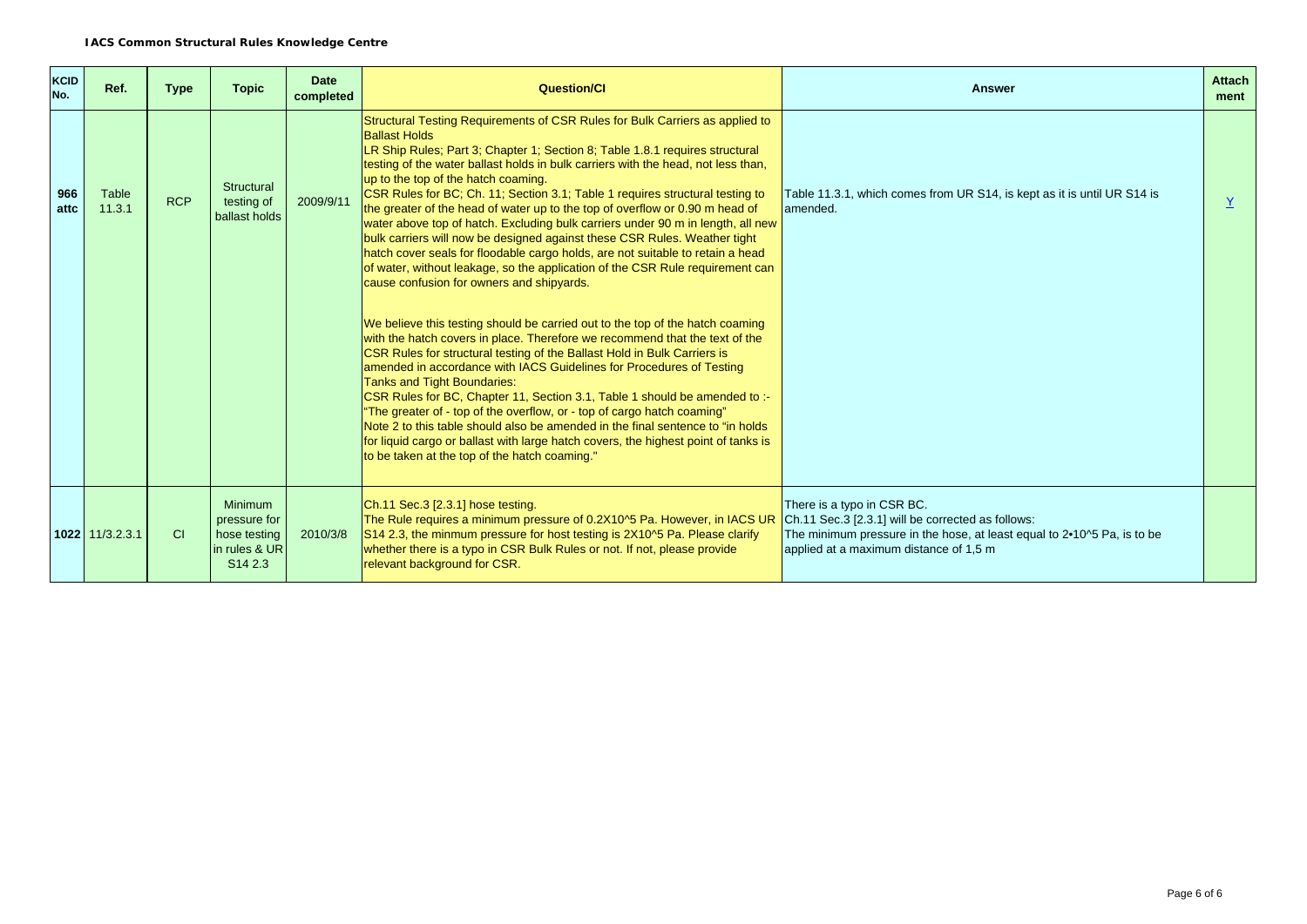# KC#669

Reference is made to Chapter 11 Section 2 Table 1. Figure

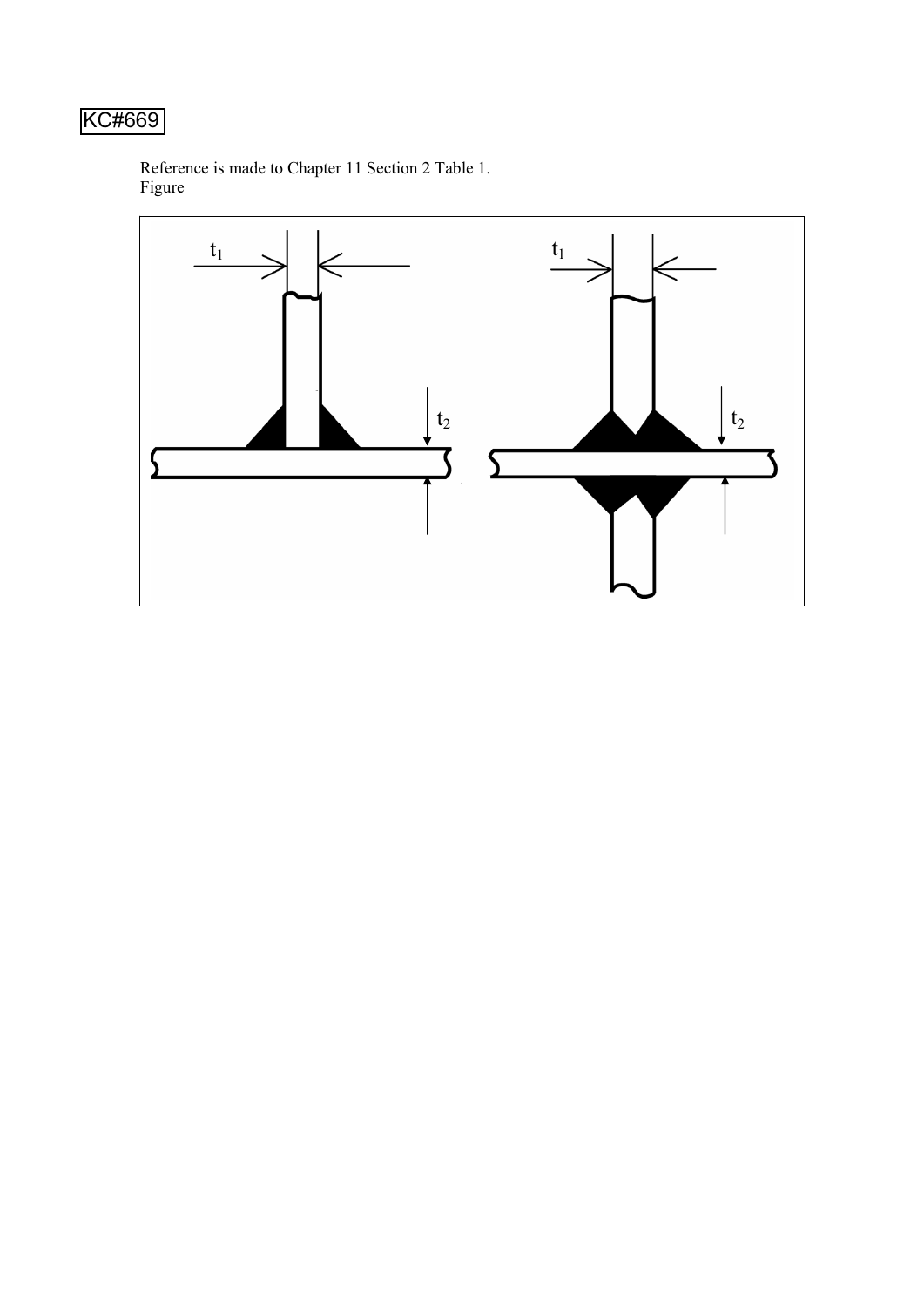# KC#672

Ch11 Sec2 Fillet welding

With reference to Table 2, the required fillet welding are as follows;



We think it acceptable to apply fillet welding as follows;



Please confirm the above.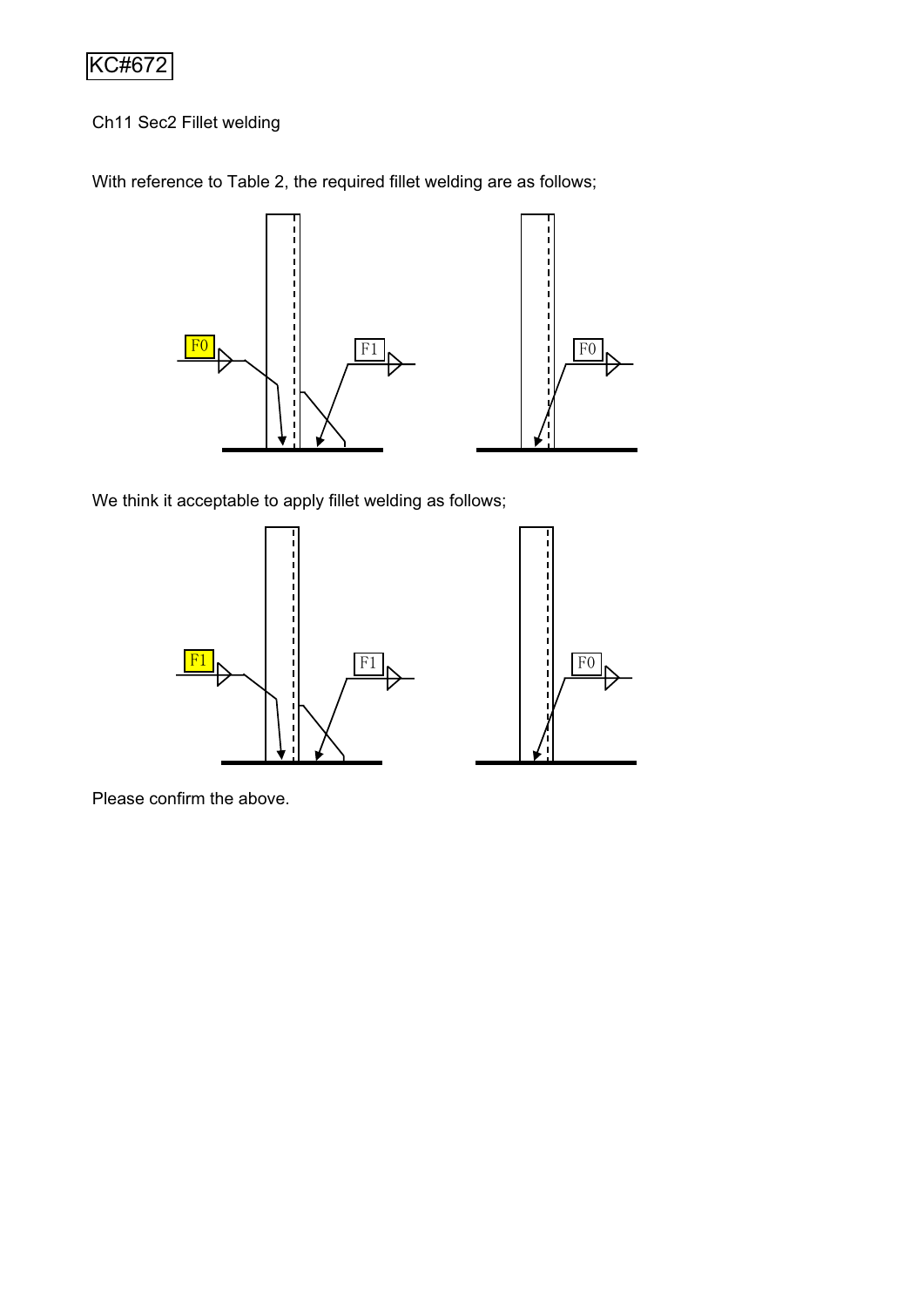# IACS Guideline for Procedures of Testing Tanks and Tight Boundaries

### 1. General

These test procedures are to ensure the weathertightness of structures/shipboard outfitting, the watertightness of tanks and watertight boundaries and structural adequacy of tanks. Tightness of all tanks and tight boundaries of the ships at the new construction and, when major conversions or repairs\* have been made, those relevant to the major conversions/repairs should be confirmed by these test procedures prior to delivery of the ship.

\* Major repair means a repair affecting structural integrity.

# 2. Application

2.1 All gravity tanks\*\* and other boundaries required to be watertight or weathertight should be tested in accordance with this Guideline and proven tight and structurally adequate as follows:

- *Gravity Tanks* for their tightness and structural adequacy
- *Watertight Boundaries Other Than Tank Boundaries* for their watertightness, and
- *Weathertight Boundaries* for their weathertightness
- \*\* Gravity tank means a tank having a design working pressure not greater than 70 kPa at the top of the tank.

2.2 The testing of cargo containment systems of liquefied gas carriers should be in accordance with standards deemed appropriate by the Administration.

2.3 Testing of structures not listed in Table 1 or 2 should be specially considered.

- 3. Types of Tests and Definition of Test
- 3.1 The following two types of test are specified in this requirement:

*Structural Test*: A test to verify the structural adequacy of the construction of the tanks. This may be a hydrostatic test or, where the situation warrants, a hydropneumatic test.

*Leak Test*: A test to verify the tightness of the boundary. Unless a specific test is indicated, this may be a hydrostatic/hydropneumatic test or air test. *Leak*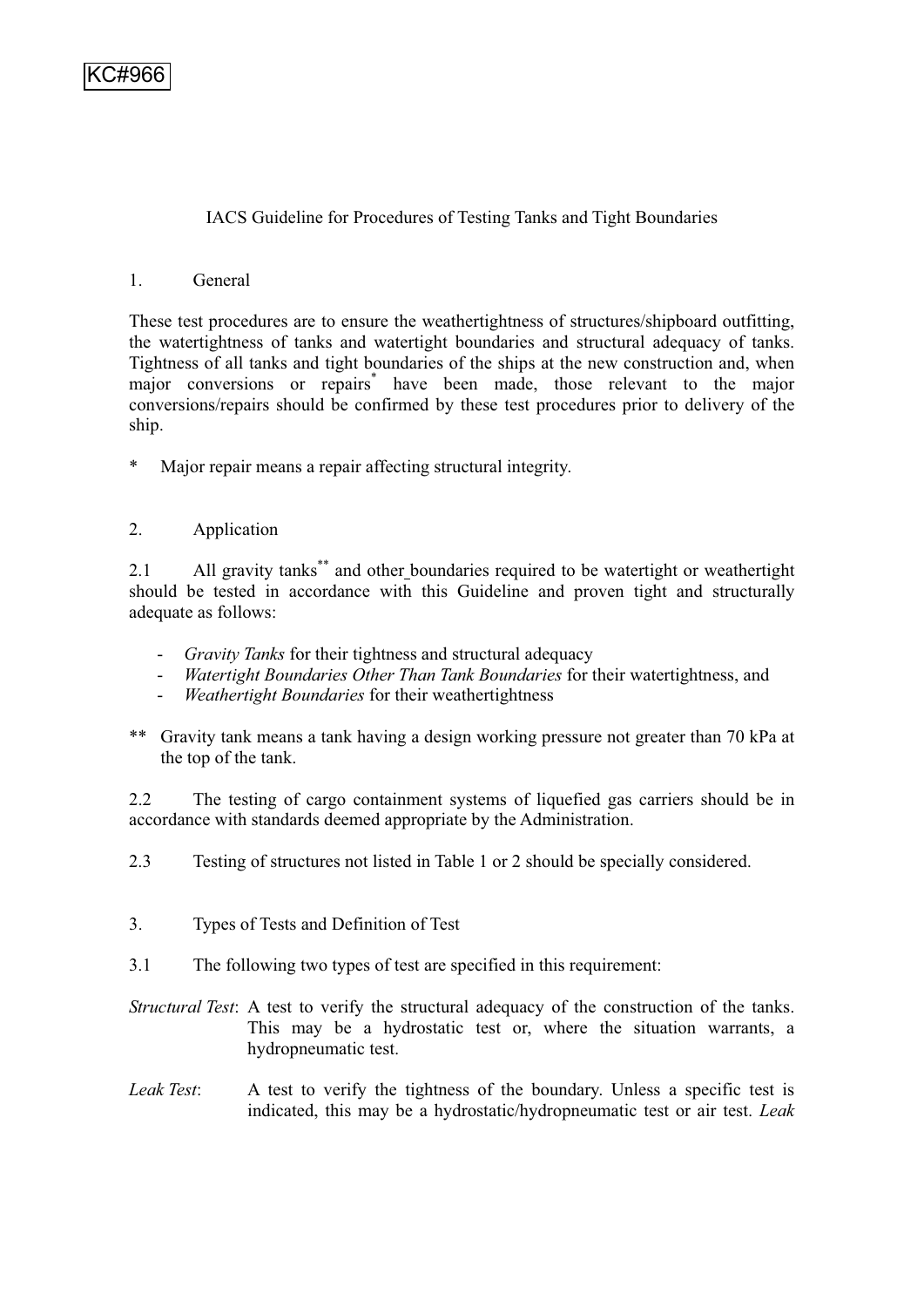*test* with remark \*3 in Table 1 includes hose test as an acceptable medium of the test.

3.2 Definition of each type of test is as follows:

| Hydrostatic Test:                  | A test by filling the space with a liquid to specified                                                                                                                                                           |
|------------------------------------|------------------------------------------------------------------------------------------------------------------------------------------------------------------------------------------------------------------|
| (Leak and Structural)              | head.                                                                                                                                                                                                            |
| Hydropneumatic Test:               | A test wherein space is partially filled with liquid and                                                                                                                                                         |
| (Leak and Structural)              | air pressure applied on top of the liquid surface.                                                                                                                                                               |
| Hose Test:                         | A test to verify the tightness of the joint by a jet of                                                                                                                                                          |
| (Leak)                             | water.                                                                                                                                                                                                           |
| Air Tests:<br>(Leak)               | A test to verify the tightness by means of air pressure<br>differential and leak detection solution. It includes tank<br>air test and joint air test, such as <i>compressed air test</i><br>and vacuum box test. |
| Compressed Air Fillet Weld Test:   | An air test of fillet welded tee joint and leak indicating                                                                                                                                                       |
| (Leak)                             | solution applied on the fillet welds.                                                                                                                                                                            |
| Vacuum Box Test:<br>(Leak)         | A box over a joint with leak indicating solution applied<br>on the fillet or butt welds. Vacuum is created inside the<br>box to detect any leaks.                                                                |
| <b>Ultrasonic Test:</b>            | A test to verify the tightness of a sealing by means of                                                                                                                                                          |
| (Leak)                             | ultrasonic.                                                                                                                                                                                                      |
| <b>Penetration Test:</b><br>(Leak) | A test to verify that no continuous leakages exist in the<br>boundaries of a compartment by means of low surface<br>tension liquids.                                                                             |

#### 4. Test Procedures

#### 4.1 General

Tests should be carried out in the presence of the Surveyor at a stage sufficiently close to the completion of the work with all hatches, doors, windows, etc. installed and all penetrations including pipe connections fitted, and before any ceiling and cement work is applied over the joints. Specific test requirements are given in 4.4 and Table 1. For the timing of application of coating and provision of safe access to joints, see 4.5, 4.6 and Table 3.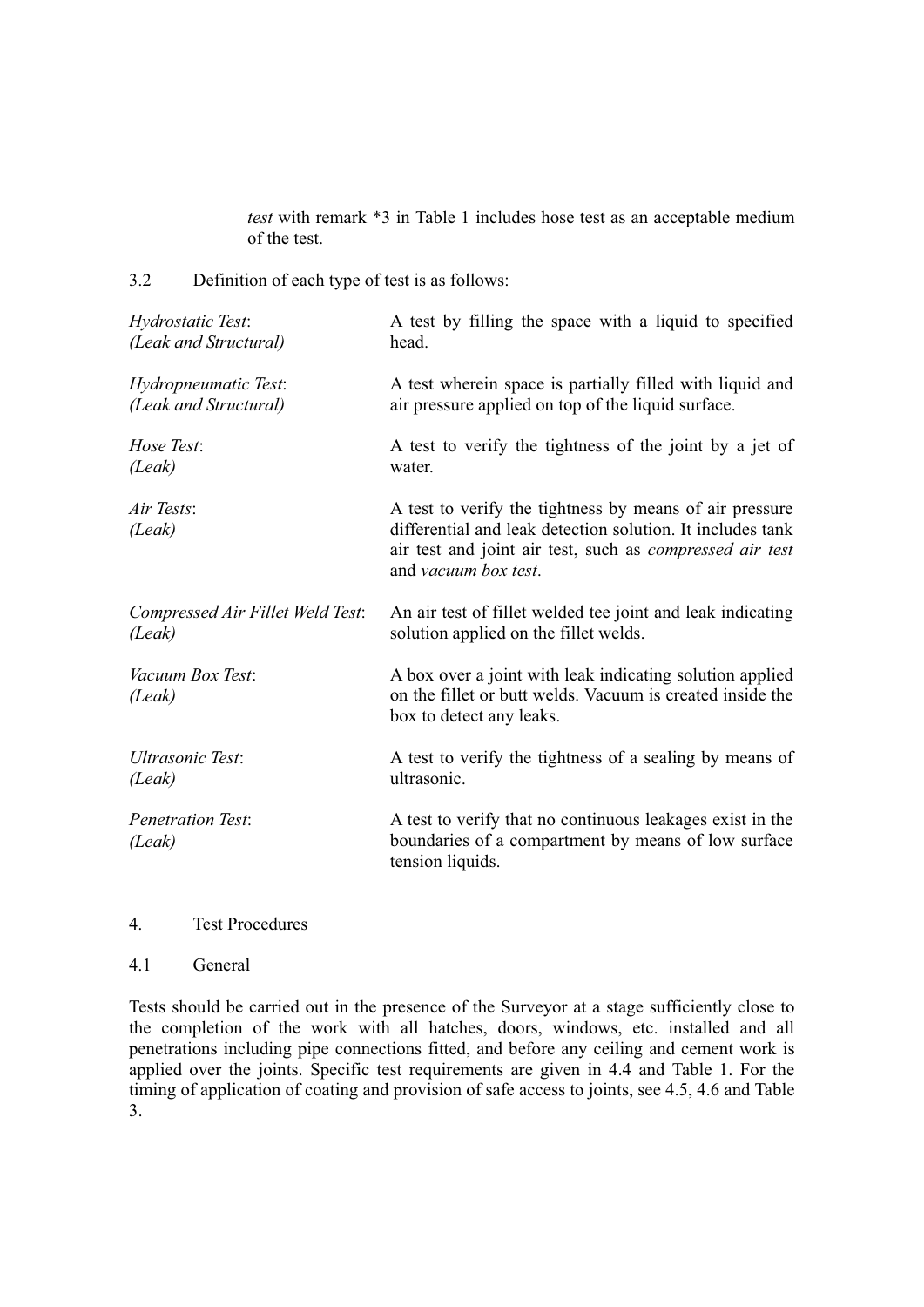# 4.2 Structural Test Procedures

# 4.2.1 Type and Time of Test

Where a structural test is specified in Table 1 or Table 2, a hydrostatic test in accordance with 4.4.1 will be acceptable. Where practical limitations (strength of building berth, light density of liquid, etc.) prevent the performance of a hydrostatic test, a hydropneumatic test in accordance with 4.4.2 may be accepted as an equivalent method.

Provided the results of a leak test are confirmed satisfactory, a hydrostatic test for confirmation of structural adequacy may be carried out while the vessel is afloat.

# 4.2.2 Number of Structural Test

(1) Structural test should be carried out for at least one tank of same construction (i.e., same design and same workmanship) on each vessel provided all subsequent tanks are tested for leaks by an air test.

However, where structural adequacy of a tank was verified by structural testing required in Table 1, the subsequent vessels in the series (i.e., sister ships built in the same shipyard) may be exempted from such testing for other tanks which have the structural similarity to the tested tank, provided that the water-tightness in all boundaries of exempted tanks are verified by leak tests and thorough inspection should be carried out. For sister ships built several years after the last ship of the series, such exemption may be reconsidered. In any case, structural testing should be carried out for at least one tank for each vessel in order to assure structural fabrication adequacy.

- (2) For watertight boundaries of spaces other than tanks (excluding chain lockers), structural testing may be exempted, provided that the water-tightness in all boundaries of exempted spaces are verified by leak tests and thorough inspection should be carried out.
- (3) These subsequent tanks may require structural test if found necessary after the structural testing of the first tank.
- (4) Tanks for structural test should be selected so that all representative structural members are tested for the expected tension and compression.

# 4.3 Leak Test Procedures

For leak test specified in Table 1, tank air test, compressed air fillet weld test, vacuum box test in accordance with 4.4.3 through 4.4.6, or their combination will be acceptable. Hydrostatic or hydropneumatic test may also be accepted as leak test provided 4.5 and 4.6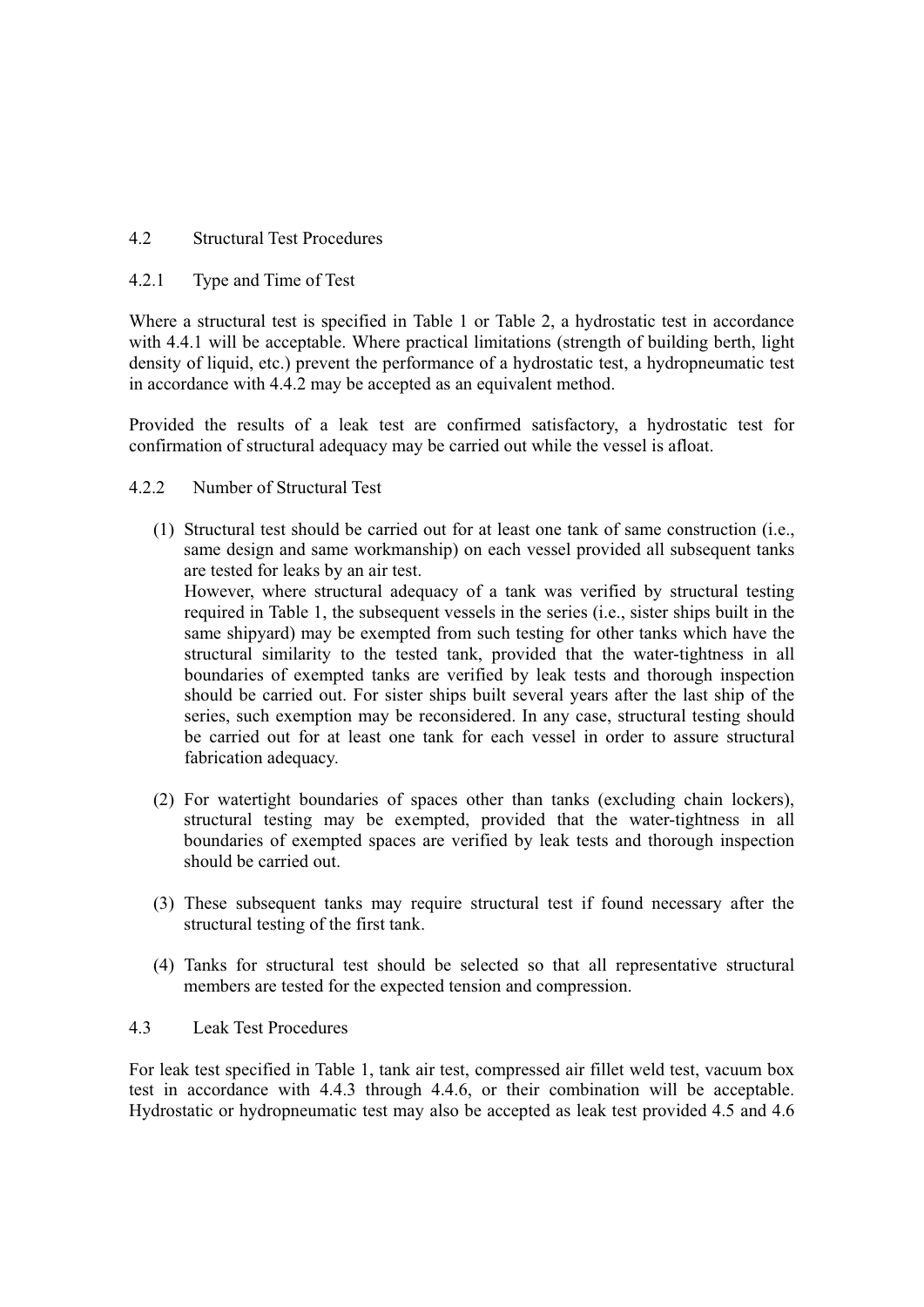are complied with. Hose test will also be acceptable for the locations as specified in Table 1 with the foot note  $*3$ .

Joint air test may be carried out in the block stage provided all work of the block that may affect the tightness of the joint is completed before the test. See also 4.5.1 for the application of final coating and 4.6 for safe access to joint and their summary in Table 3.

# 4.4 Details of Tests

#### 4.4.1 Hydrostatic Test

Unless other liquid is approved, hydrostatic test is to consist of filling the space by fresh water or sea water, whichever is appropriate for testing of the space, to the level specified in Table 1 or Table 2.

In case a tank for cargoes with higher density is to be tested with fresh water or sea water, the testing pressure height should be specially considered.

### 4.4.2 Hydropneumatic Test

Hydropneumatic test where approved should be such that the test condition in conjunction with the approved liquid level and air pressure will simulate the actual loading as far as practicable. The requirements and recommendations for tank air tests in 4.4.4 will also apply to hydropneumatic test.

#### 4.4.3 Hose Test

Hose test should be carried out with the pressure in the hose nozzle maintained at least at  $2·10<sup>5</sup>$  Pa during the test. The nozzle should have a minimum inside diameter of 12 mm and be at a distance to the joint not exceeding 1.5meters.

Where hose test is not practical because of possible damage to machinery, electrical equipment insulation or outfitting items, it may be replaced by a careful visual examination of welded connections, supported where necessary by means such as a dye penetrant test or ultrasonic leak test or an equivalent.

#### 4.4.4 Tank Air Test

All boundary welds, erection joints and penetrations including pipe connections should be examined in accordance with the approved procedure and under a pressure differential above atmosphere pressure not less than  $0.15 \cdot 10^5$  Pa with a leak indication solution applied.

It is recommended that the air pressure in the tank be raised to and maintained at about  $0.20 \cdot 10^5$  Pa for approximately one hour, with a minimum number of personnel around the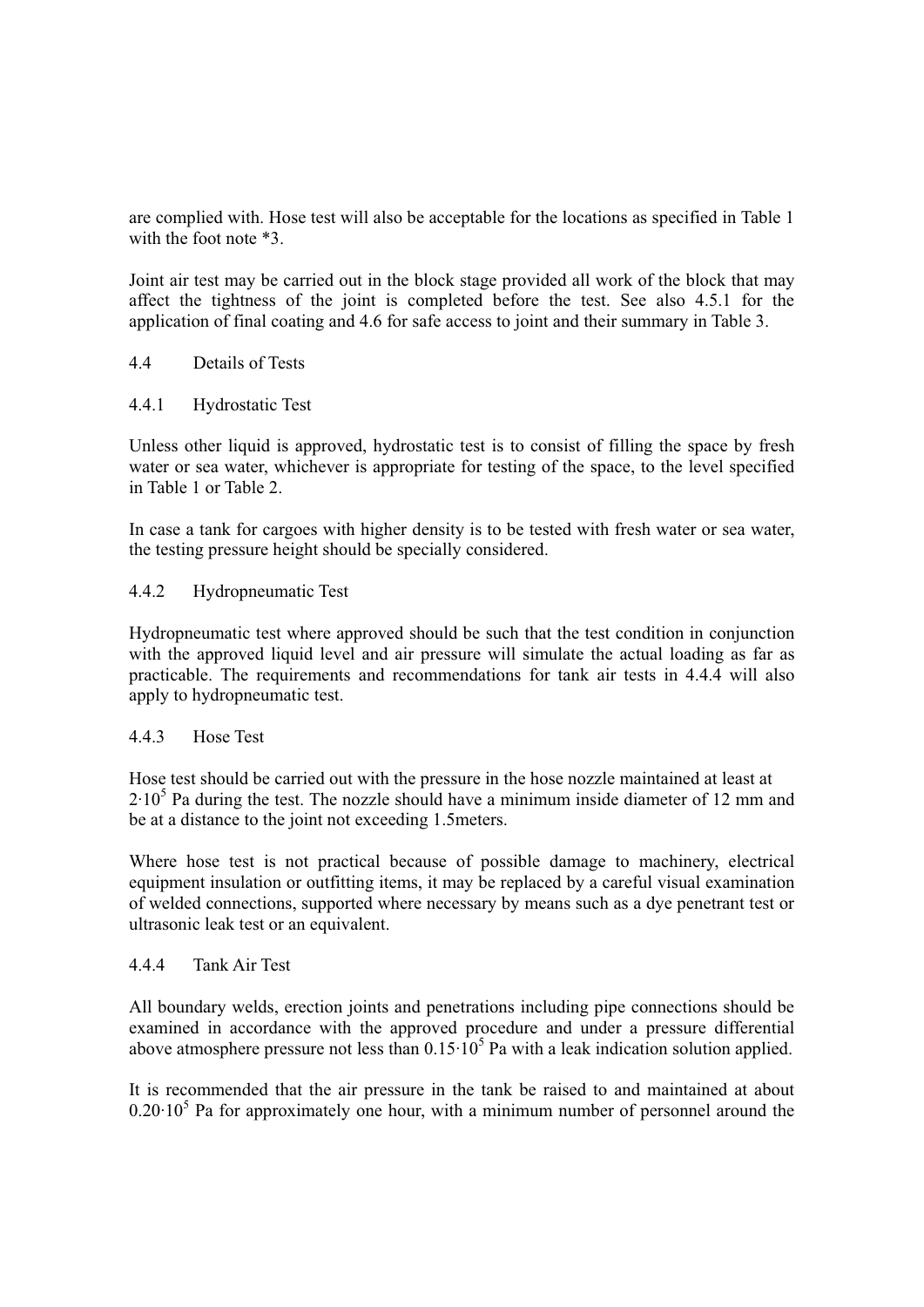tank, before lowered to the test pressure of  $0.15 \cdot 10^5$  Pa.

A U-tube with a height sufficient to hold a head of water corresponding to the required test pressure should be arranged. The cross sectional area of the U-tube should be not less than that of the pipe supplying air to the tank. In addition to U-tube, a master gauge or other approved means to verify the pressure should be approved.

# 4.4.5 Compressed Air Fillet Weld Test

In this air test, compressed air is injected from one end of fillet welded joint and the pressure verified at the other end of joint by a pressure gauge on the opposite side. Pressure gauges should be arranged so that an air pressure of at least  $0.15 \cdot 10^5$  Pa can be verified at each end of all passages within the portion being tested.

*Note*: *Where the leak test is required in way of the fabrication applying the partial penetration weld, compressed air test is also applied in the same manner for fillet weld where the root face is sufficiently large, i.e.,*  $6 - 8$  *mm.* 

# 4.4.6 Vacuum Box Test

A box (vacuum tester) with air connections, gauges and inspection window is placed over the joint with leak indicator applied. The air within the box is removed by an ejector to create a vacuum of  $0.20 \cdot 10^5 - 0.26 \cdot 10^5$  Pa inside the box.

# 4.4.7 Ultrasonic Test

An arrangement of an ultrasonic echoes sender inside of a compartment and a receiver outside. A location where the sound is detectable by the receiver displays a leakage in the sealing of the compartment.

#### 4.4.8 Penetration Test

A test of butt welds by using of a low surface tension liquid at one side of a compartment boundary. If no liquid were detected on the opposite sides of the boundaries after expiration of a definite time this means the verification of tightness of the compartments boundaries.

#### 4.4.9 Other Test

Other methods of testing may be considered by each society upon submission of full particulars prior to commencement of the testing.

- 4.5 Application of Coating
- 4.5.1 Final Coating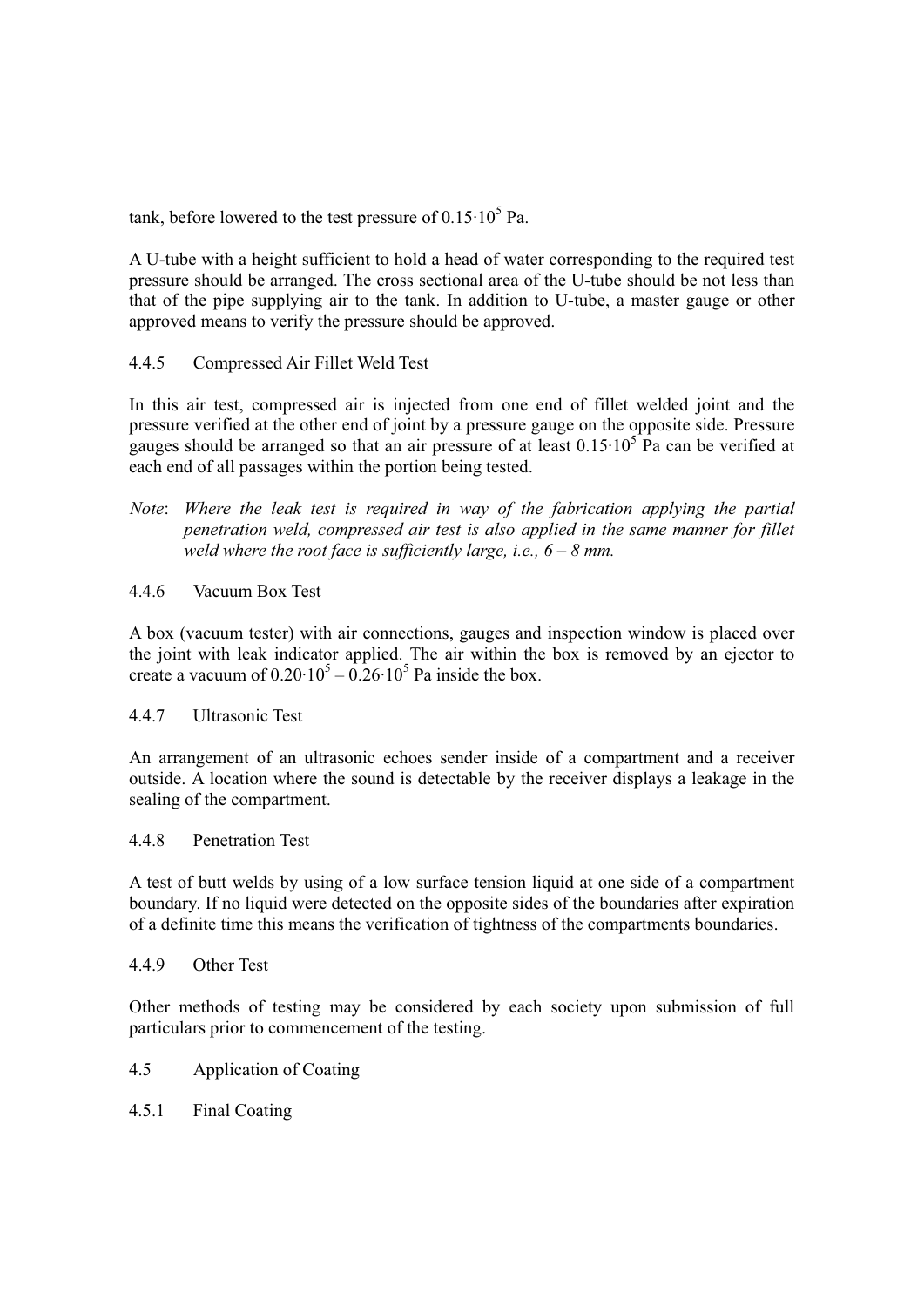For butt joints by automatic process, final coating may be applied anytime before completion of leak test of the space bounded by the joint.

For all other joints, final coating should be applied after the completion of leak test of the joint. See also Table 3.

The Surveyor reserves a right to require leak test prior to the application of final coating over automatic erection butt welds.

### 4.5.2 Temporary Coating

Any temporary coating which may conceal defects or leaks should be applied at a time as specified for final coating. This requirement does not apply to shop primer.

#### 4.6 Safe Access to Joints

For leak tests, a safe access to all joints under examination should be provided. See also Table 3.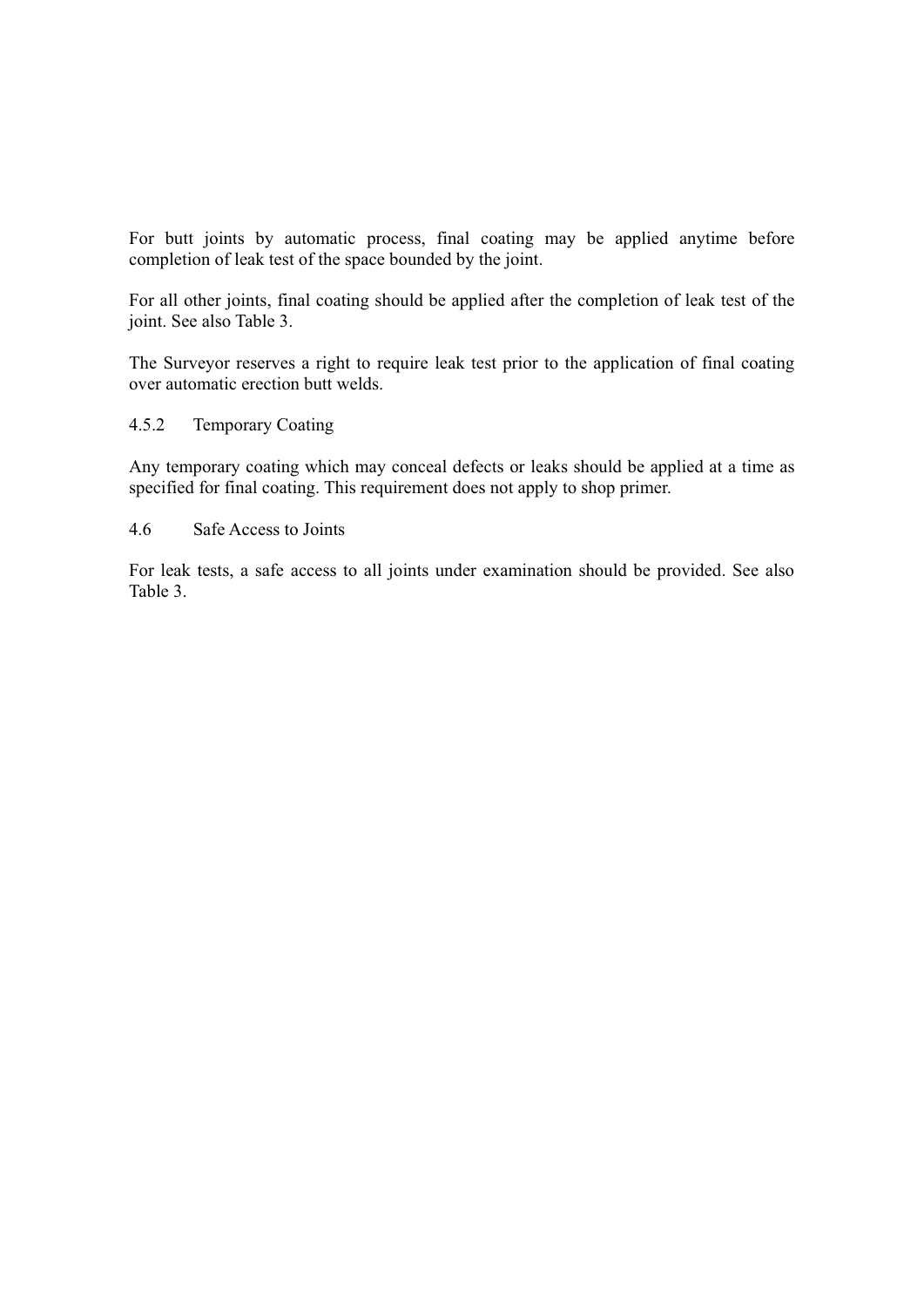|                                                   | Table 1 |  |
|---------------------------------------------------|---------|--|
| <b>Test Requirements for Tanks and Boundaries</b> |         |  |

|    | <b>Tank or boundary</b><br>to be tested                       | <b>Test type</b>                           | Test head or pressure                                                                                                                                               | <b>Remarks</b>                                                 |
|----|---------------------------------------------------------------|--------------------------------------------|---------------------------------------------------------------------------------------------------------------------------------------------------------------------|----------------------------------------------------------------|
| 1  | Double bottom tanks <sup>*4</sup>                             | Leak &<br>$Structural^{\ast}$ <sup>1</sup> | The greater of<br>top of the overflow,<br>to 2.4m above top of<br>$tank^{\ast 2}$ , or<br>to bulkhead deck                                                          |                                                                |
| 2  | Double bottom voids <sup>*5</sup>                             | Leak                                       | See 4.4.4 through 4.4.6, as<br>applicable                                                                                                                           |                                                                |
| 3  | Double side tanks                                             | Leak &<br>Structural $1^{*1}$              | The greater of<br>top of the overflow,<br>to 2.4m above top of<br>$tank$ <sup>*2</sup> , or<br>to bulkhead deck                                                     |                                                                |
| 4  | Double side voids                                             | Leak                                       | See 4.4.4 through 4.4.6, as<br>applicable                                                                                                                           |                                                                |
| 5  | Deep tanks other than those<br>listed elsewhere in this table | Leak &<br>Structural* <sup>1</sup>         | The greater of<br>top of the overflow, or<br>$\mathbf{L}^{\text{max}}$<br>to 2.4m above top of<br>$tank$ <sup>*2</sup>                                              |                                                                |
| 6  | Cargo oil tanks                                               | Leak $\&$<br>Structural*1                  | The greater of<br>top of the overflow,<br>to 2.4m above top of<br>$tank^*{}^2$ , or<br>to top of tank <sup>*2</sup> plus<br>setting of any pressure<br>relief valve |                                                                |
| 7  | Ballast hold of bulk carriers                                 | Leak &<br>Structural <sup>*1</sup>         | The greater of<br>top of the overflow, or<br>$\sim$<br>top of cargo hatch<br>$\blacksquare$<br>coaming                                                              |                                                                |
| 8  | Peak tanks                                                    | Leak &<br>Structural*1                     | The greater of<br>top of the overflow, or<br>$\sim$<br>to 2.4m above top of<br>$\overline{\phantom{0}}$<br>$tank$ <sup>*2</sup>                                     | After peak to be tested<br>after installation of<br>stern tube |
|    | a. Fore peak voids                                            | Leak                                       | See 4.4.4 through 4.4.6, as<br>applicable                                                                                                                           |                                                                |
| 9  | b. Aft peak voids                                             | Leak                                       | See 4.4.4 through 4.4.6, as<br>applicable                                                                                                                           | After peak to be tested<br>after installation of<br>stern tube |
| 10 | Cofferdams                                                    | Leak                                       | See 4.4.4 through 4.6, as<br>applicable                                                                                                                             |                                                                |
| 11 | a. Watertight bulkheads                                       | Leak                                       | See 4.4.3 through 4.4.6, as<br>applicable                                                                                                                           |                                                                |
|    | b. Superstructure end<br>bulkhead                             | Leak                                       | See 4.4.3 through 4.4.6, as<br>applicable                                                                                                                           |                                                                |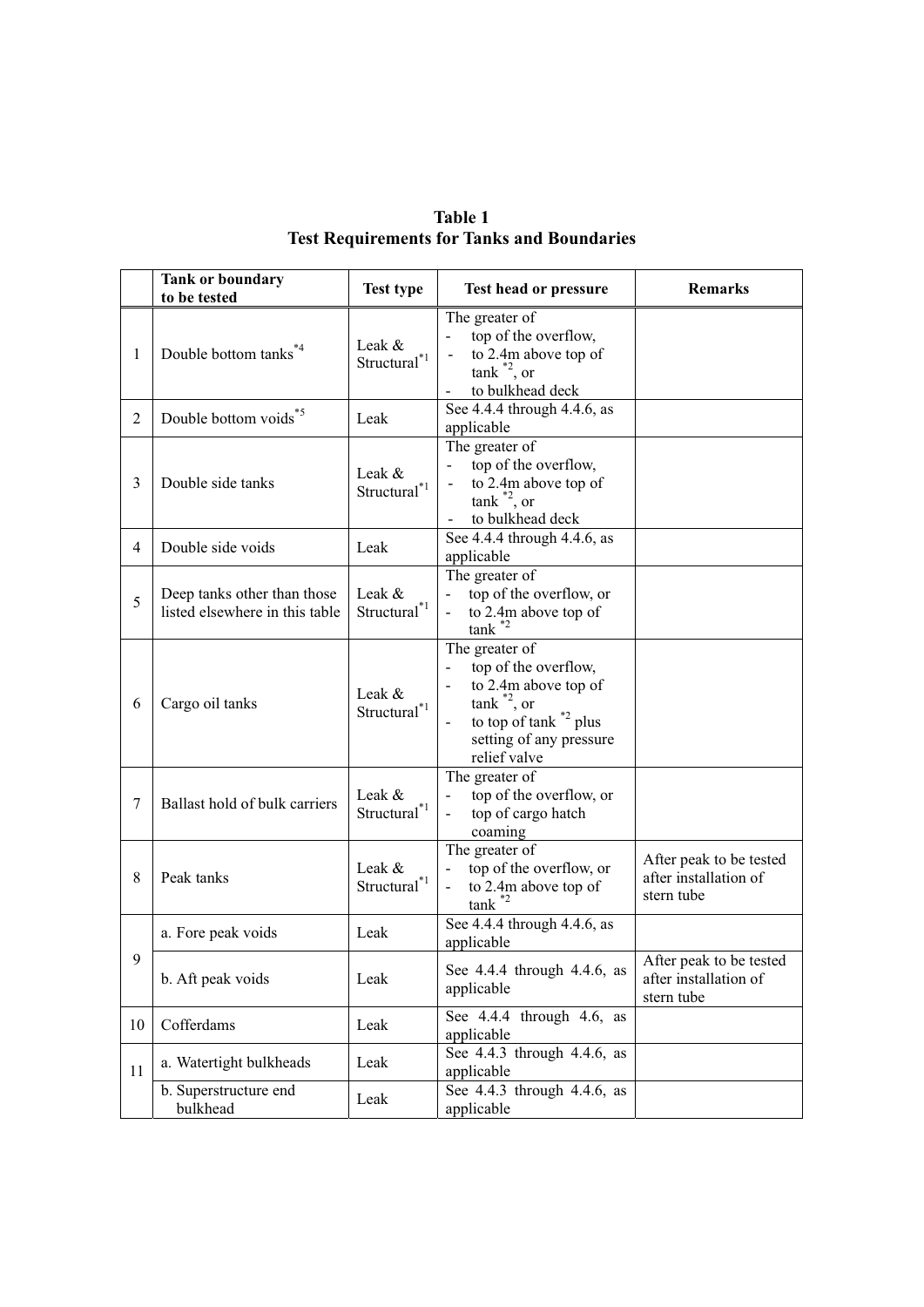| 12 | Watertight doors below<br>freeboard or bulkhead deck | Leak <sup>*6</sup>                    | See 4.4.3 through 4.4.6, as<br>applicable                                                         |                                                              |
|----|------------------------------------------------------|---------------------------------------|---------------------------------------------------------------------------------------------------|--------------------------------------------------------------|
| 13 | Double plate rudder blade                            | Leak                                  | See $4.4.4$ through $4.4.6$ , as<br>applicable                                                    |                                                              |
| 14 | Shaft tunnel clear of deep<br>tanks                  | Leak $*3$                             | See 4.4.3 through 4.4.6, as<br>applicable                                                         |                                                              |
| 15 | Shell doors                                          | Leak <sup>*3</sup>                    | See 4.4.3 through 4.4.6, as<br>applicable                                                         |                                                              |
| 16 | Weathertight hatch covers<br>and closing appliances  | Leak $*3$                             | See 4.4.3 through 4.4.6, as<br>applicable                                                         | Hatch covers closed by<br>tarpaulins and battens<br>excluded |
| 17 | Dual purpose tank/dry<br>cargo hatch cover           | Leak <sup>*3</sup>                    | See 4.4.3 through 4.4.6, as<br>applicable                                                         | In addition to structural<br>test in item 6 or 7             |
| 18 | Chain locker                                         | Leak &<br>Structural                  | Top of chain pipe                                                                                 |                                                              |
| 19 | Independent tanks                                    | Leak &<br>$Structural^{\ast 1}$       | The greater of<br>top of the overflow, or<br>$\blacksquare$<br>to 0.9m above top of<br>tank       |                                                              |
| 20 | <b>Ballast ducts</b>                                 | Leak $\&$<br>Structural <sup>*1</sup> | The greater of<br>ballast pump maximum<br>pressure, or<br>setting of any pressure<br>relief valve |                                                              |

- **Note:** \*1 Structural test is to be carried out for at least one tank of same construction (i.e., same design and same workmanship) on each vessel provided all subsequent tanks are tested for leaks by an air test. However, where structural adequacy of a tank was verified by structural testing, the subsequent vessels in the series (i.e., sister ships built in the same shipyard) may be exempted from such testing for other tanks which have the structural similarity to the tested tank, provided that the water-tightness in all boundaries of exempted tanks are verified by leak tests and thorough inspection are to be carried out. In any case, structural testing is to be carried out for at least one tank for each vessel in order to assure structural fabrication adequacy. (See 4.2.2(1))
	- \*2 Top of tank is deck forming the top of the tank excluding any hatchways.<br>\*3 Hose Test may also be considered as a medium of the test. See 3.2.
	- \*3 *Hose Test* may also be considered as a medium of the test. See 3.2.
	- \*4 Including tanks arranged in accordance with the provisions of SOLAS regulation II-1/9.4
	- Including duct keels and dry compartments arranged in accordance with the provisions of SOLAS regulation II-1/9.4
	- \*6 Where water tightness of watertight door has not confirmed by prototype test, testing by filling watertight spaces with water is to be carried out. See SOLAS regulation II-1/16.2 and MSC/Circ.1176.